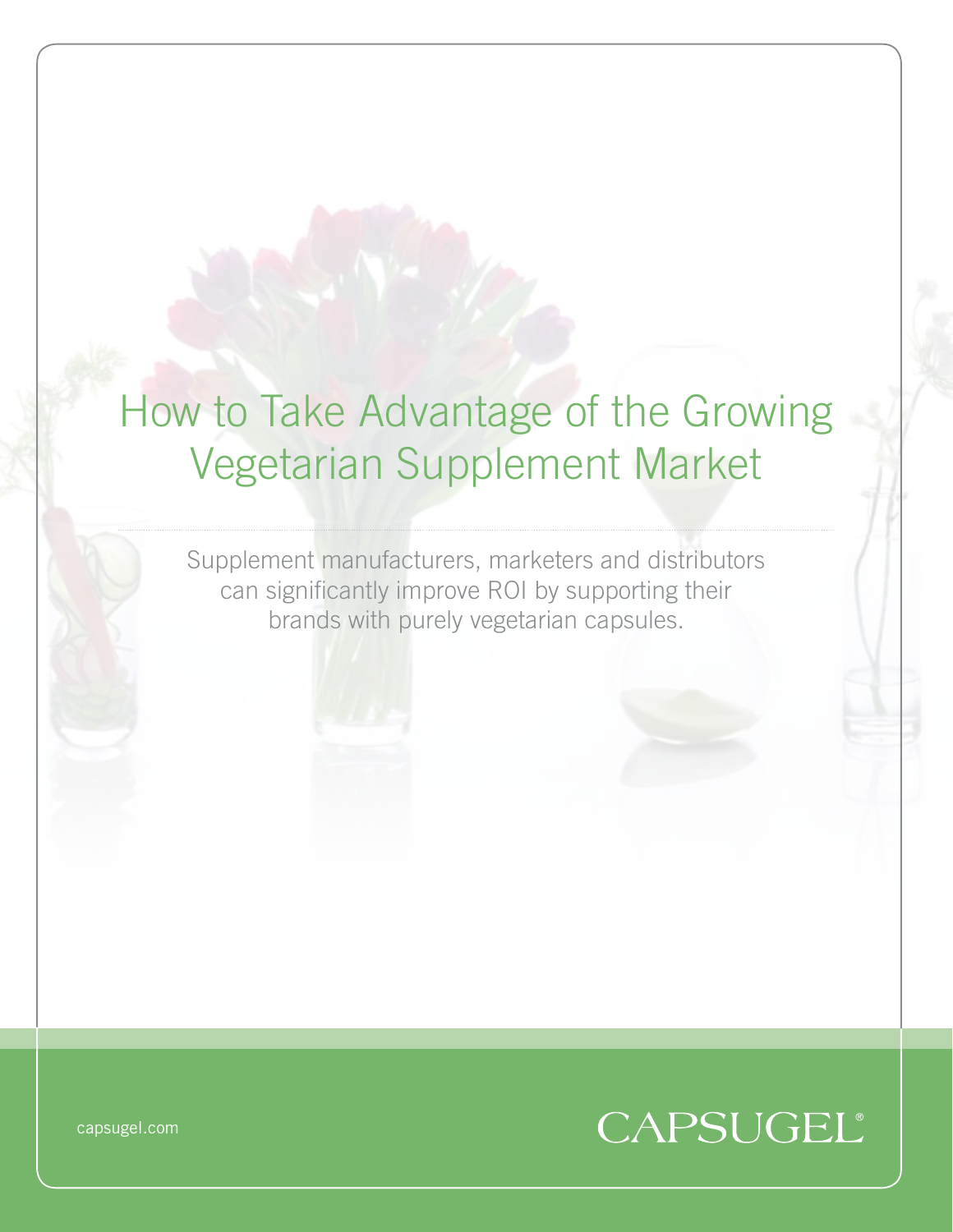# Consumer demand fuels the vegetarian supplement market.

Vegetarian-aware consumers are demanding purely vegetarian products in record numbers. And experts say they tend to buy three times more supplements than other shoppers. Their purchasing patterns indicate they are loyal to specific brands (54%) and purchase supplements for specific health claims (63%).2 With nearly a quarter of all Americans looking for—and willing to pay more for—animal-free or vegetarian supplements, this group's strong buying power cannot be ignored.

Not only is the vegetarian-aware group among the heaviest users of supplements, their numbers are growing steadily. Today in the United States, 35% of supplement users say that a vegetarian source is important when choosing a supplement—up from 26% in 2006.<sup>1</sup> And European consumers are even more serious about vegetarian capsules, with over 45% more likely to purchase a supplement if they knew it was a vegetarian, plant-based capsule.<sup>2</sup>

Today, vegetarian options in capsules are exciting and varied based on what product developers want to accomplish. Pullulan capsules have a crystal clear finish and are eligible for "made with organic" language in the United States are naturally ideal for the most discerning vegetarian customer. Beautiful HPMC capsules now come in a wide variety of colors with truly gelatin like performance. They have true pH and ionic independence so they give gelatin-like delivery but in a vegetarian offering. And in Europe, they're eligible for organic labeling. There are also vegetarian capsules designed to protect ingredients, providing acid-resistance without the need for coatings and chemicals—something vegetarian consumers would prefer. So given the dietary needs of vegetarian-aware supplement users, adding vegetarian capsules to your product mix is a perfect way to grow your customer base and capture more market for your next big idea.

#### SUPPLEMENT USAGE IS HIGHER AMONG VEGETARIAN CONSUMERS.<sup>1</sup>



#### More Global Consumers are Willing to Pay Extra for Natural Products.3

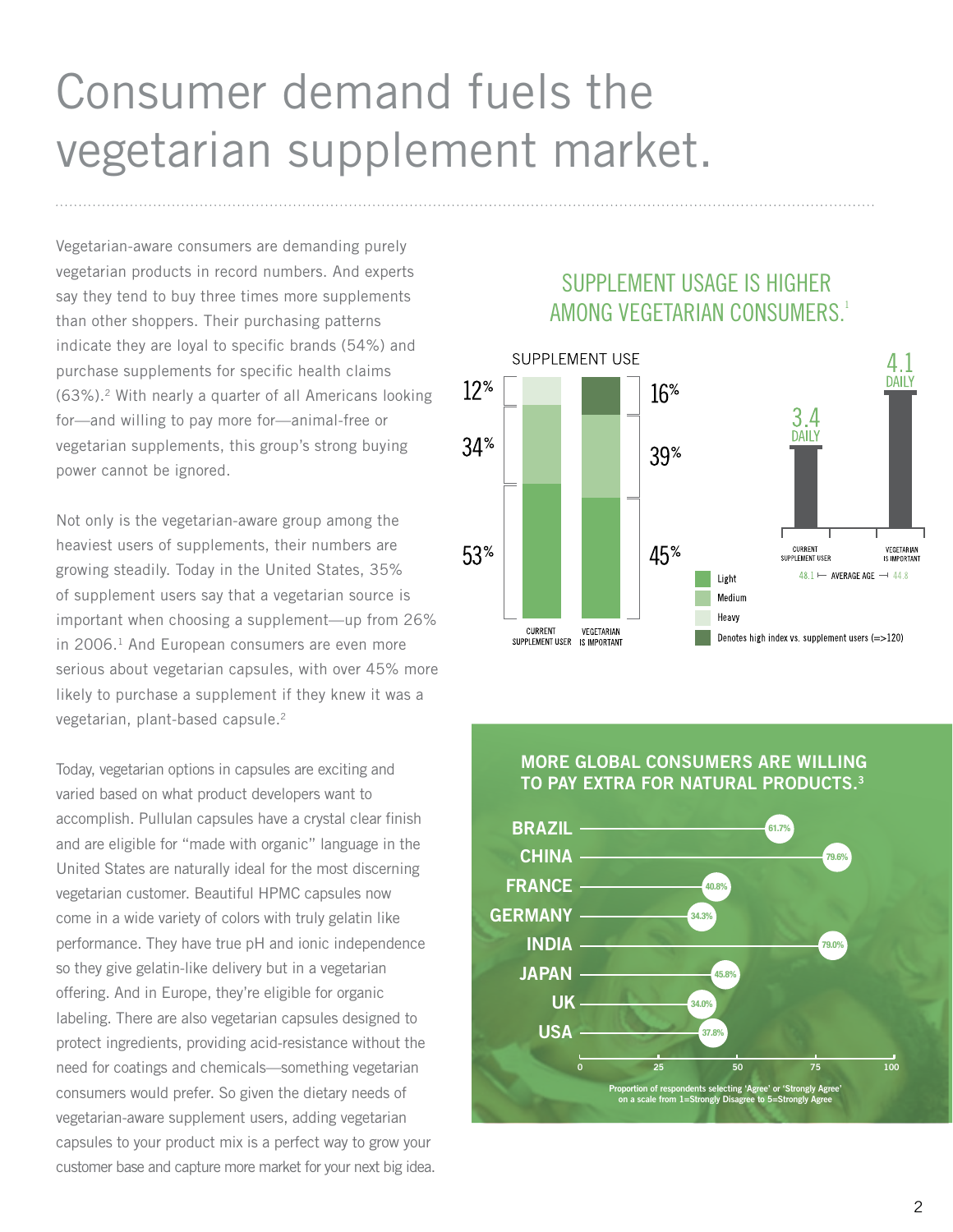# Defining the vegetarian consumer.

According to research, approximately 6–8 million U.S. adults follow vegetarian or vegan diets.4 While it's true that these numbers represent a small percentage of the overall population, studies show that the number of adult consumers who are reducing their consumption of animal-based products is steadily increasing. It's these consumers that manufacturers are increasingly targeting with better-tasting products, attractive packaging and product variety.

They know that today's supplement consumers are young, health-conscious and informed, and they're displaying an increased interest in organic and natural products. Among vegetarian supplement consumers, 54% are brand loyal to the supplements they use, regularly purchasing the same brands. $<sup>1</sup>$  This demographic also takes more supplements</sup> per day than the average population.

The vegetarian-aware group is also willing to pay more for vegetarian products. Globally, more than 50% of consumers are willing to pay a premium price for a natural product, while more than 48% will pay more for organic products.<sup>3</sup>

### Integrity counts

Consumers are also increasingly concerned about the integrity of the food products they purchase. Specifically, 14% of consumers surveyed in March 2013 rated the traceability of food and drink as important, compared with only 6 percent in December 2012.<sup>5</sup>

#### Vegetarian-aware consumers:

- $\gg$  Take more supplements than the general public.
	-

- » Prefer to buy supplements that make specific health claims.
- » Have a greater interest in preventing and treating specific conditions with supplements.

- » Are brand loyal and regularly purchase those same brands.
- Choose supplement brands based » on effectiveness, safety and reliability ratings.



<sup>1</sup> Natural Marketing Institute, Supplement/OTC/Rx Database (SORD) Overview, November 2011

2 Capsugel Non-Animal Portfolio Survey, US, UK, Germany, France, & Italy, February 2012

3 Euromonitor Annual Study 2011 – Green Influences

4 Vegetarian Resource Group/Harris Interactive poll (VRG, 2009)

5 Conducted by Mintel in December 2012 and in March 2013 among 1,500 British consumers

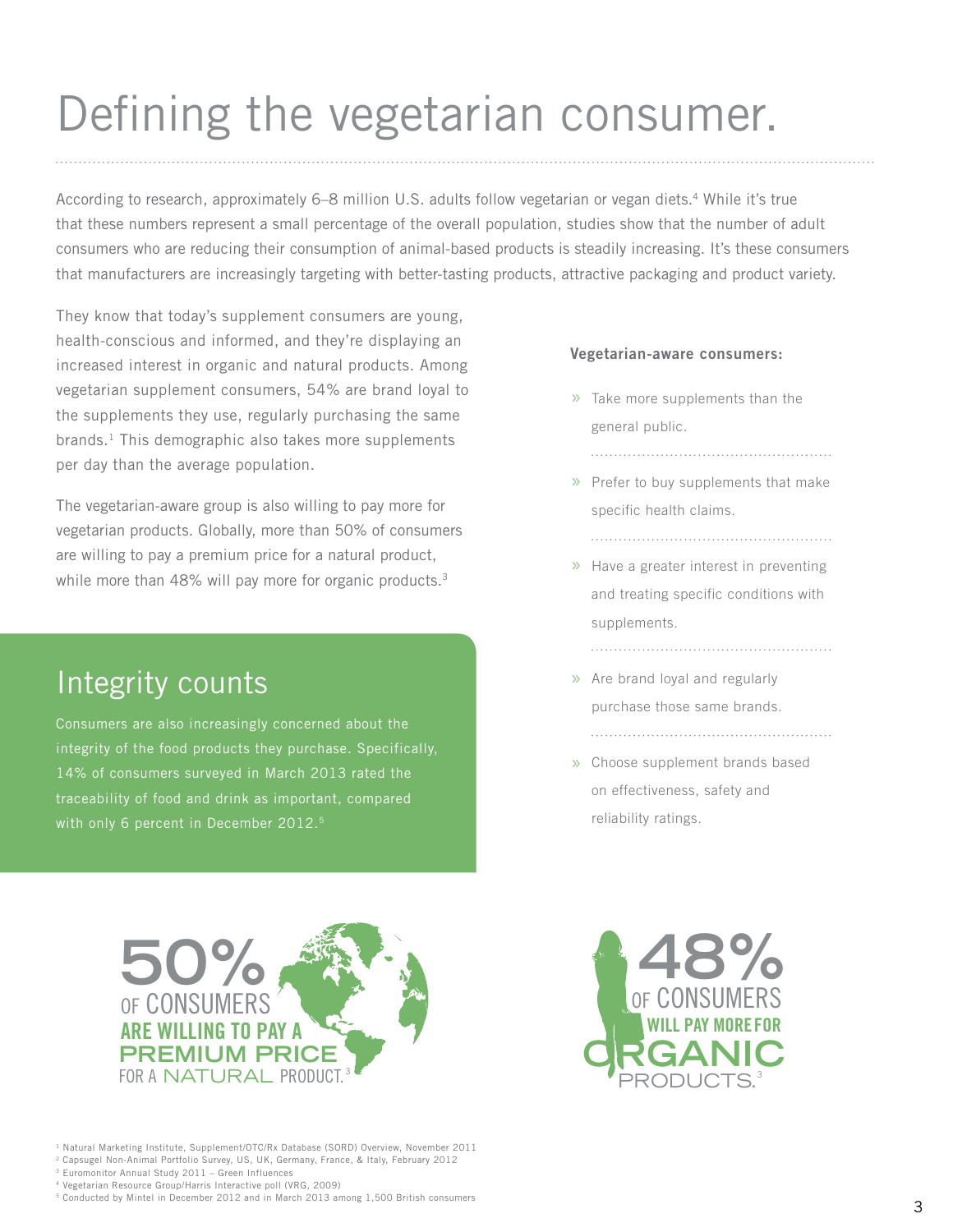# Capsugel's purely vegetarian portfolio.

As the worldwide leader in vegetarian capsules used in supplements, Capsugel calls on more than 100 years of experience to develop premium plant-based capsule products. With the largest plant-based portfolio in the market, Capsugel offers four capsule options specifically designed to appeal to different sectors of the vegetarian supplement market. Every Capsugel capsule is Kosher, preservative-free, non-GMO, gluten-free and certified by the Vegetarian Society.

Capsugel has also established the Capsule Supplier Selection and Qualification Program to ensure that critical suppliers are routinely certified and to guarantee all hard capsules meet the highest standards for quality, traceability and integrity.



### VCaps® Capsules

As the best-selling vegetarian capsule in the world, Vcaps® capsules are firmly established as a consumer favorite. They are made from heat-resistant, physically stable polymer and are suitable for moisture-sensitive ingredients.





### VCaps® Plus Capsules

Vcaps® Plus capsules are the world's fastest-growing vegetarian capsule. They offer a high-gloss, attractive appearance with an array of color options. Their shiny surface reinforces a feel of 'high-end' swallowability, and they dissolve just like gelatin for fastrelease performance. Vcaps Plus capsules contain just two components: plant-based HPMC and water. They are a globally acceptable premium vegetarian capsule, and in Europe they are approved for use with organic ingredients.

### Plantcaps™ Capsules

Plantcaps™ capsules are the ideal supplement option for discerning healthy lifestyle consumers. Made from pullulan (a naturally-fermented tapioca product), Plantcaps capsules offer the best oxygen barrier properties of any vegetarian capsule material, and organic label language is allowed in the U.S., when filled with organic ingredients.

### DRcaps<sup>™</sup> Capsules

DRcaps™ capsules combine the benefits of Vcaps® capsules with an added delay in disintegration. They protect dietary supplement ingredients from stomach acidity, releasing fully at an intestinal pH of 6.8 without the use of coatings. Not only do they eliminate the cost and complexity of adding acid-resistant properties during manufacturing, DRcaps capsules also mask taste and minimize the risk of bad aftertaste.